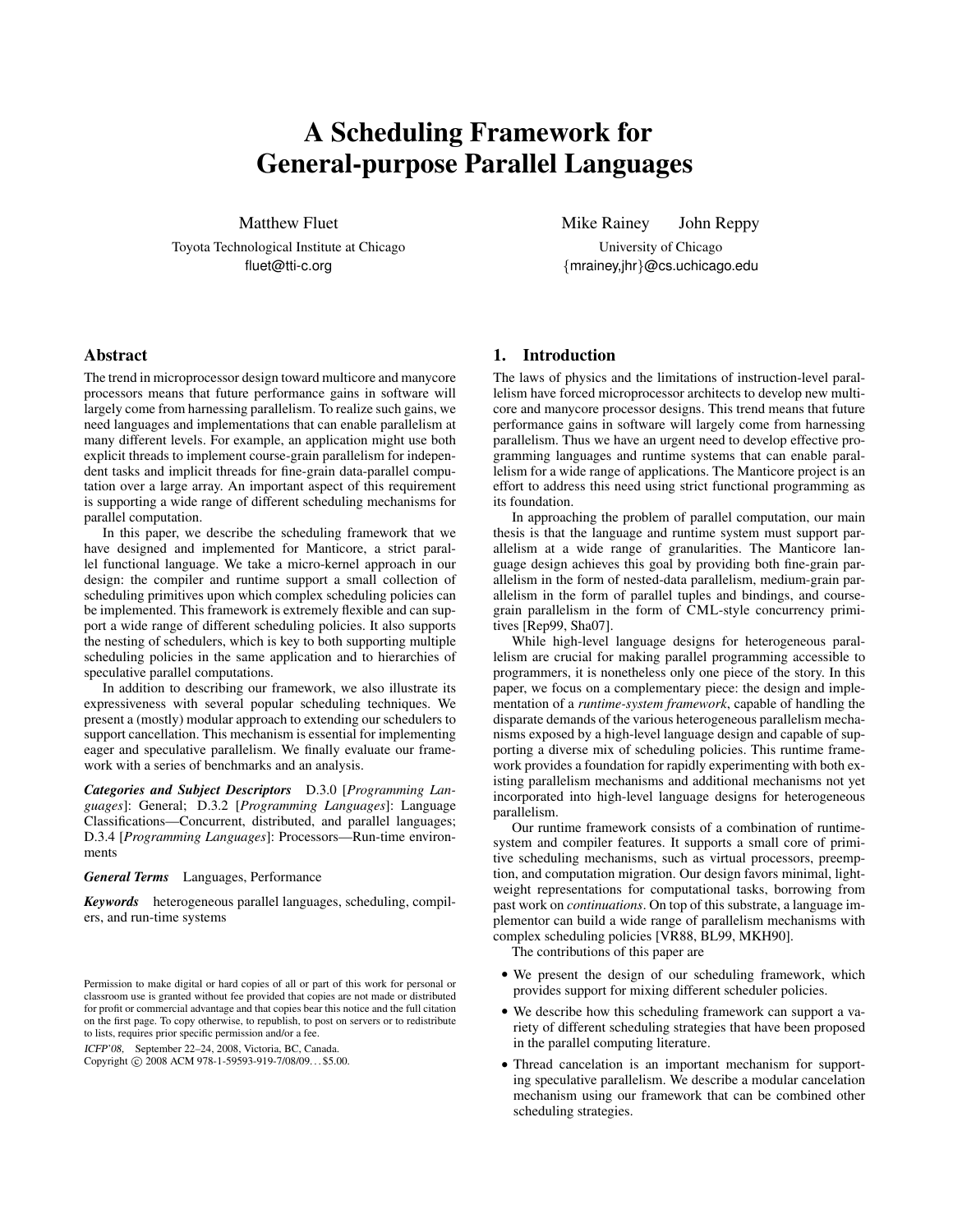- Our scheduler framework is implemented as part of the Manticore compiler and runtime and we describe various interesting aspects of the implementation.
- We have implemented several scheduling strategies in our system and we report on their performance on a number of benchmark loads.

Although space precludes the presentation of a formal model of this scheduling framework, one has been developed and evaluated using the Redex system [Rai07b].

The remainder of the paper is organized as follows. In Section 2, we give an overview of the Manticore system, covering the compiler technology and runtime-system features that are relevant to this paper. We then introduce our scheduling framework and show how a basic round-robin scheduler is implemented. In Section 4, we describe a more complicated scheduler that supports data parallelism via futures. We then describe a more sophisticated scheduler that implements the Cilk-5 approach to work stealing [FLR98]. In Section 6, we present a modular approach to supporting fiber cancelation in schedulers. This mechanism is crucial for supporting the eager and speculative parallelism mechanisms in Manticore. We then present an empirical evaluation of our framework, covering both a small set of standard parallel benchmarks and a more detailed analysis of the overheads in work stealing and cancelation. We discuss related work in Section 8 and conclude in Section 9.

# 2. The Manticore system

The main focus of this paper is our framework for implementing schedulers for parallel computation. These schedulers are written in an external representation of our compiler's intermediate representation and loaded at compile time. In this section, we describe the basic architecture of the Manticore system in order to provide a context for the more detailed technical discussions in the remainder of the paper.

### 2.1 The Manticore compiler

As is typical, our compiler is structured as a sequence of intermediate languages/representations (ILs/IRs) [FFR $+07$ ]. For this paper, we are only interested in our normalized direct-style representation called BOM, which is the workhorse of our compiler. In this paper, we use SML syntax to write BOM code, since it is more compact than the actual syntax. An important feature of BOM is what we call *high-level operations* (HLOps). These operations are used to embed higher-level abstractions, such as concurrency and scheduler operations in the BOM representation. Over the course of BOM optimization, the high-level operations are replaced by their definitions, which are loaded from external files (one can think of HLOps as similar to hygienic macros).<sup>1</sup> The BOM IR also includes atomic operations, such as *compare-and-swap* (**cas**).

Another important feature of the BOM IR is the inclusion of first-class continuations, which are a well-known language-level mechanism for expressing concurrency [Wan80, HFW84, Rep89, Ram90, Shi97]. Continuations are supported in the BOM IR by the **cont** binding form for introducing continuations and the **throw** expression form for applying continuations. The **cont** binding:

**let** cont  $k$  arg = exp in body end

binds  $k$  to the first-class continuation

$$
\lambda \arg.(\text{throw } k' \ (exp))
$$

where  $k'$  is the continuation of the whole expression. The scope of k includes both the expression *body* and the expression  $exp(i.e., k)$ may be recursive). Continuations have indefinite extent and may be used multiple times. $2$ 

A couple of examples will help illustrate this mechanism. The traditional callcc function can be defined as

**fun** callcc f = **let cont** k x = x **in** f k **end**

Here we use the **cont** binding to reify callcc's return continuation. The **cont** binding form is more convenient than callcc, since it allows us to avoid the need to nest callcc's in many places. For example, we can create a fiber (unit continuation) from a function as follows:

> **fun** fiber (f) **= let cont** k () **=** ( f(); stop() ) **in** k **end**

where  $stop$  (defined in Section 3) returns control to the scheduler.

#### 2.2 Process abstractions

Our runtime model is based on three distinct notions of process abstraction:

- 1. *Fibers* are unadorned threads of (sequential) control. A suspended fiber is represented as a unit continuation.
- 2. *Threads* correspond to the explicit threads of the Manticore language. A thread may consist of multiple fibers running in parallel.
- 3. *Virtual processors* (vprocs) are an abstraction of a hardware processor. Each vproc has local state, including a local heap and scheduling queue. A vproc runs at most one fiber at a time, and, furthermore, is the only means of running fibers. The vproc that is currently running a fiber is called the *host vproc* of the fiber, and can be obtained obtained by the host operator.

### 2.3 The runtime system

Our runtime system is implemented in C with a small amount of assembly-code glue between the runtime and generated code.

*Vprocs* Each vproc is hosted by its own POSIX thread (pthread). Typically, there is one vproc for each physical processor core. We use the Linux processor affinity extension to bind pthreads to distinct processors. For each vproc, we allocate a local memory region of size  $2^k$  bytes aligned on a  $2^k$ -byte boundary (currently,  $k = 20$  and fixed at compile-time). The runtime representation of a vproc is stored at the base of this memory region and the remaining space is used as the vproc-local heap.

One important design principle that we follow is minimizing the sharing of mutable state between vprocs. By doing so, we minimize the amount of expensive synchronization needed to safely read and write mutable state by multiple vprocs. This improves the parallel performance of a program, because each vproc spends the majority of time executing without needing to coordinate with other vprocs. Secondary effects, such as avoiding cache updates and evictions on the physical processors due to memory writes, further improve the parallel performance and are enabled by minimizing the sharing of mutable state.

We distinguish between three types of vproc state: fiber-local state, which is local to each individual computation; vproc-local state, which is only accessed by code running on the vproc; and global state, which is accessed by other vprocs. The thread-atomic

<sup>1</sup> Our loading infrastructure supports a syntax that is close to what we are using in this paper. After parsing, the loaded code is converted to the BOM representation using the standard normalization algorithm [FSDF93].

<sup>2</sup> The syntax of our continuation mechanism is taken from the Moby compiler's BOL IR [Rep02], but our continuations are first-class, whereas BOL's continuations are a restricted form of one-shot continuations known as *escaping continuations*.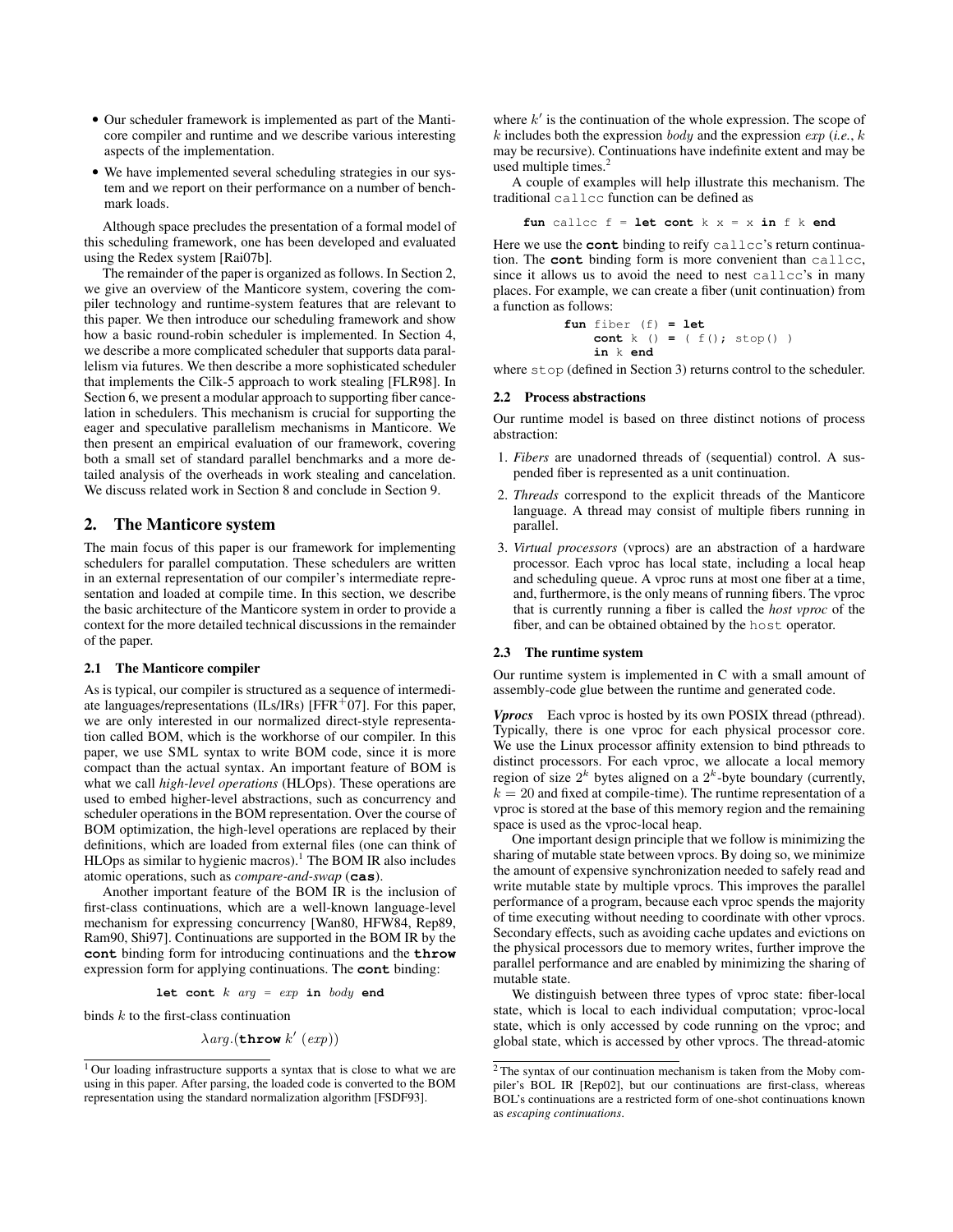state, such as machine registers, is protected by limiting context switches to "safe-points" (*i.e.*, heap-limit checks).

*Fiber-local storage* Our system supports dynamically-bound perfiber storage. This storage is used to provide access to scheduler data structures, thread IDs, and other per-fiber information. Each vproc has a pointer to keep track of the current fiber-local storage (FLS). The following operations are used to allocate FLS and to get and set the host vproc's current FLS pointer.

```
type fls
val newFls : unit -> fls
val setFls : fls -> unit
val getFls : unit -> fls
```
To support flexibility, we provide an association-list-style mechanism for accessing the attributes in FLS:

**val** getFromFls **:** (fls **\*** 'a tag) **->** 'a option ref

In keeping with our use of SML syntax, we use phantom types to type these operations. The tag values that are used as lookup keys are globally defined.

*Garbage collection* Automatic memory management is provided by a garbage collector based on the approach of Doligez, Leroy, and Gonthier [DL93, DG94]. The heap is organized into a fixedsize local heap for each vproc and a shared global heap. The global heap is simply a collection of chunks of memory, each of which may contain many heap objects. Each vproc has a dedicated chunk of memory in the global heap. Heap objects consist of one or more pointer-sized words with a pointer-sized header. The heap has the invariant that there are no pointers into local heap from either the global heap or another vproc's local heap. This invariant allows a vproc to collect its local heap completely independently from the other vprocs. As noted above, avoiding expensive synchronizations with other vprocs improves the parallel performance of a program. Synchronization is only required when a vproc's dedicated chunk of memory is exhausted, and a fresh chunk of memory needs to be allocated and added to the global heap.

Enforcing the heap invariant requires *promoting* objects that might become visible to other vprocs to the global heap. For example, if a thread is going to send a message, then the message must be promoted first, since the receiver may be running on a remote vproc. When objects are promoted, the reachable local data is copied to the global heap, but forward pointers are left so that sharing is reestablished when future promotions or collections encounter pointers to the promoted objects.

*Preemption* We implement preemption by synchronizing preempt signals with garbage-collection tests as is done in SML/NJ [Rep90]. We dedicate a pthread to periodically send SIGUSR2 signals to the vproc pthreads. Each vproc has a signal handler that sets the heap-limit register to zero, which causes the next heap-limit check to fail and the garbage collector to be invoked. At that point, the computation is in a safe state, which we capture as a continuation value that is passed to the current scheduler on the vproc. Signals can be masked locally on a vproc, which we do to avoid preemption while holding a spin lock.

*Scheduling queues* Each vproc maintains a scheduling queue. This queue is actually split into a locally accessible queue that has no synchronization overhead and a globally accessible queue that is protected by a mutex lock. As part of handling preemption, the vproc moves any threads in the global queue into the vproc's local queue. We provide the following operations for operating on a vproc's scheduling queue:

```
val enq : fiber -> unit
val deq : unit -> fiber
val enqOnVP : (vproc * fiber) -> unit
```


Figure 1. The effect of preemption on a vproc

The first two operations work on the host vproc's local queue and only require that signals be masked locally. The enqOnVP operation enqueues a fiber on a remote vproc. Note that there is no way to dequeue a thread from a remote vproc. This asymmetric design complicates the implementation of our load-balancing thread scheduler slightly (see Section 3.3.3), but makes local queue operations (the common case) significantly faster. Also note that, because the enqueued fiber is made visible to another vproc, enqOnVP requires the fiber to have been promoted.

# 3. The scheduling framework

Our scheduling framework takes the philosophy of the microkernel architectures for operating systems; we provide a minimum collection of compiler and runtime-system mechanisms to support light-weight scheduling and then build more complex abstractions and the scheduling code on top of that framework. In this section, we describe the abstractions provided by the runtime system and give an informal description of the scheduler operations with some simple examples. As our present work focuses on the design and implementation of a flexible scheduling substrate, we explicitly leave questions of if and how end-programmers can write their own schedulers and how end-programmers express scheduling policies to future work. These are interesting and important questions, but beyond the scope of this paper.

### 3.1 Scheduling operations

A scheduler action is a continuation that takes a signal and performs the appropriate scheduling activity in response to the signal. At a minimum, we need two signals: STOP that signals the termination of the current fiber and PREEMPT that is used to asynchronously preempt the current fiber. When the runtime system preempts a fiber it reifies the fiber's state as a continuation that is carried by the preempt signal.

Each vproc has its own stack of scheduler actions. The top of a vproc's stack is called the *current* scheduler action. When a vproc receives a signal, it handles it by setting the signal mask, popping the current action from the stack, and throwing the signal to the current action. The operation is illustrated in Figure 1; here we use dark grey in the mask box to denote when signals are masked.

There are two operations that scheduling code can use to affect a vproc's scheduler stack directly. The operation run( $k_1, k_2$ ) pushes the action  $k_1$  onto the host vproc's action stack, clears the vproc's signal mask, and throws to the continuation  $k_2$  (see Figure 2). The run operation requires that signals be masked, since it manipulates the vproc's action stack. The other operation is forward  $(sgn)$ , which sets the signal mask and forwards the signal sqn to the current action (see Figure 3). The forward operation is used both in scheduling code to propagate signals up the stack of actions and in user code to signal termination, which means that signals may, or may not, be masked when it is executed. For example, a fiber exit function can be defined as

```
fun stop () = forward(STOP)
```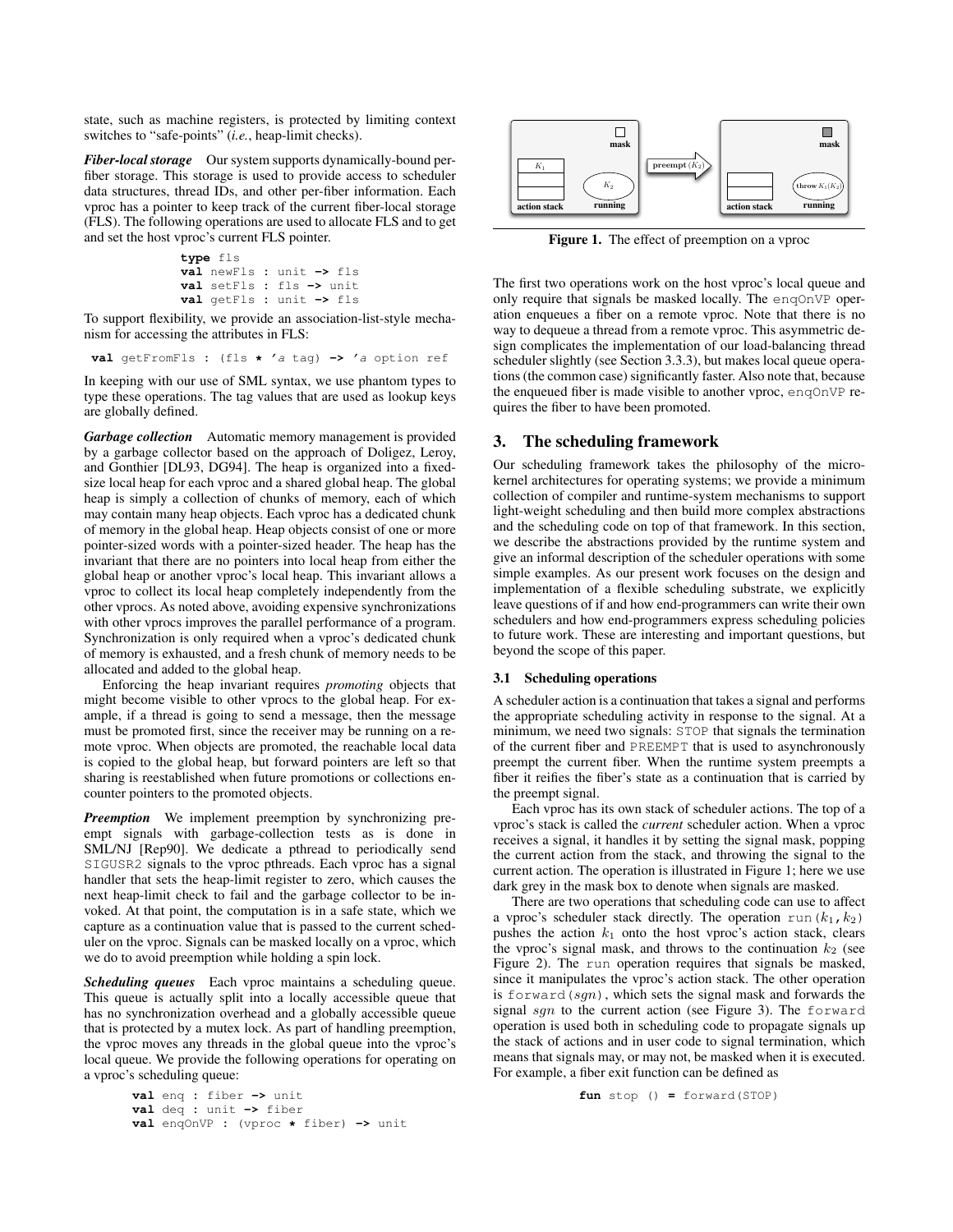

**Figure 2.** The effect of run  $(k_1, k_2)$  on a vproc



Figure 3. The effect of forward  $(sgn)$  on a vproc

Another example is the implementation of a yield operation that causes the current fiber to yield control of the processor, by forwarding its own continuation:

```
fun preempt (k) = forward(PREEMPT(k))
fun yield () = let
    cont k (x) = x
    in preempt(k) end
```
The last part of our framework is the operations used to map a parallel computation across multiple vprocs. We have already introduced the enqOnVP operation to enqueue a fiber on a specific vproc. Using this operation we can implement an explicit migration function that moves the calling computation to a specific vproc:

```
fun migrateTo vp = let
   val fls = getFls()
   cont k (x) = (setFls(fls); x)in
       enqOnVP(vp, k);
       stop()
   end
```
Note that the migrated computation takes its fiber-local storage.

We also provide a mechanism for assigning vprocs to computations. A parallel computation is a group of fibers running on separate vprocs; the scheduling framework uses FLS to distinguish between different parallel computations. Computations request additional vprocs by using the provision operation; this operation either returns SOME vp, where vp is a vproc that is not already assigned to the computation, or returns NONE, indicating that no additional vprocs are available for the computation. To balance workload evenly between threads, the runtime system never assigns a vproc to a given group twice and attempts to balance the number of groups assigned to each vproc. When a computation is finished with a vproc, it uses the release operation to alert the runtime that it is done with the vproc.

### 3.2 Scheduler utility functions

On top of the basic scheduling framework described above, we implement a few operations that are common to many schedulers. For example, we have a function for passing preemptions up the action stack:

**fun** atomicYield () **=** ( yield (); mask() )

Note that this function will remask signals when it resumes.

Some of our scheduling code makes use of concurrent queues [MS96], which have the interface below.

| type 'a queue |          |  |                                                             |  |  |  |  |  |  |  |  |
|---------------|----------|--|-------------------------------------------------------------|--|--|--|--|--|--|--|--|
|               |          |  | <b>val</b> emptyQ : unit $\rightarrow$ 'a queue             |  |  |  |  |  |  |  |  |
|               |          |  | <b>val</b> add $\circ$ : ('a queue * 'a) $\rightarrow$ unit |  |  |  |  |  |  |  |  |
|               | val remO |  | : 'a queue $\rightarrow$ 'a option                          |  |  |  |  |  |  |  |  |

### 3.3 Language-level threads

Threads in Manticore play the dual role of supporting systems programming and coarse-grained parallelism  $[FFR<sup>+</sup>07]$ . Our threading mechanism is based on a parallel implementation of CML threads with message passing [Rep99, RX07, RX08]. In this section, we briefly describe our scheduling support for threads, including thread creation, uniprocessor scheduling and load-balancing. Our intention is to introduce our basic process mechanisms and thus set the stage for our more sophisticated parallel schedulers in Sections 4–6.

### 3.3.1 Creating threads

The spawn operation is easy to implement using our fiber-creation facility. We create a fiber for the thread's body, and place the fiber on the local queue of the host vproc.

**fun** spawn (f) **=** enq(fiber(**fn** () **=>** (setFls(newFls());  $f()$ ))

Note that we provide each fiber with its own FLS, which is installed on the host vproc when the fiber is run.

### 3.3.2 Uniprocessor scheduling

With our primitives in hand, we can implement a simple roundrobin scheduling policy for threads. The scheduler action below embodies this policy. At runtime, each vproc executes its own instance of this scheduler.

```
cont roundRobin (STOP) = dispatch()
   | roundRobin (PREEMPT k) = let
     val fls = getFls()
     cont k' () = (
          setFls(fls);
          throw k () )
     in
        enq k';
        dispatch()
     end
cont dispatch () = run(roundRobin, deq())
```
We have also tested proportional-share policies using engines [HF84] and nested engines [DH89]. Nested engines, although somewhat complicated to implement with first-class continuations alone, have a compact implementation using operators in our runtime framework [Rai07a, Rai07b]. Empirical studies on scheduling behavior of CML-like threads also exist [HJT<sup>+</sup>93, Rep99].

#### 3.3.3 Load balancing

We conclude this section by briefly describing how we extend our round-robin scheduler with load balancing. The design of this load-balancing scheduler is based on the following observation of typical CML programs. Often, these programs consist of a large number of threads (possibly thousands), but the bulk of these threads are *reactive* (*i.e.*, they spend most of their life waiting for messages). In such a system, only a handful of threads carry enough computational load to benefit from migration. Thus, we have optimized for fast context switching between local threads and have made thread migration bear the synchronization costs. Our implementation of vproc queues reflects this design, as we have no operations for dequeing from remote vprocs.

Our load-balancing scheduler performs thread migration by using the following protocol. When vprocs go idle, they periodically spawn *thief* threads on other vprocs. Thieves (executing on the remote vproc) can safely inspect the remote vproc queues, and if they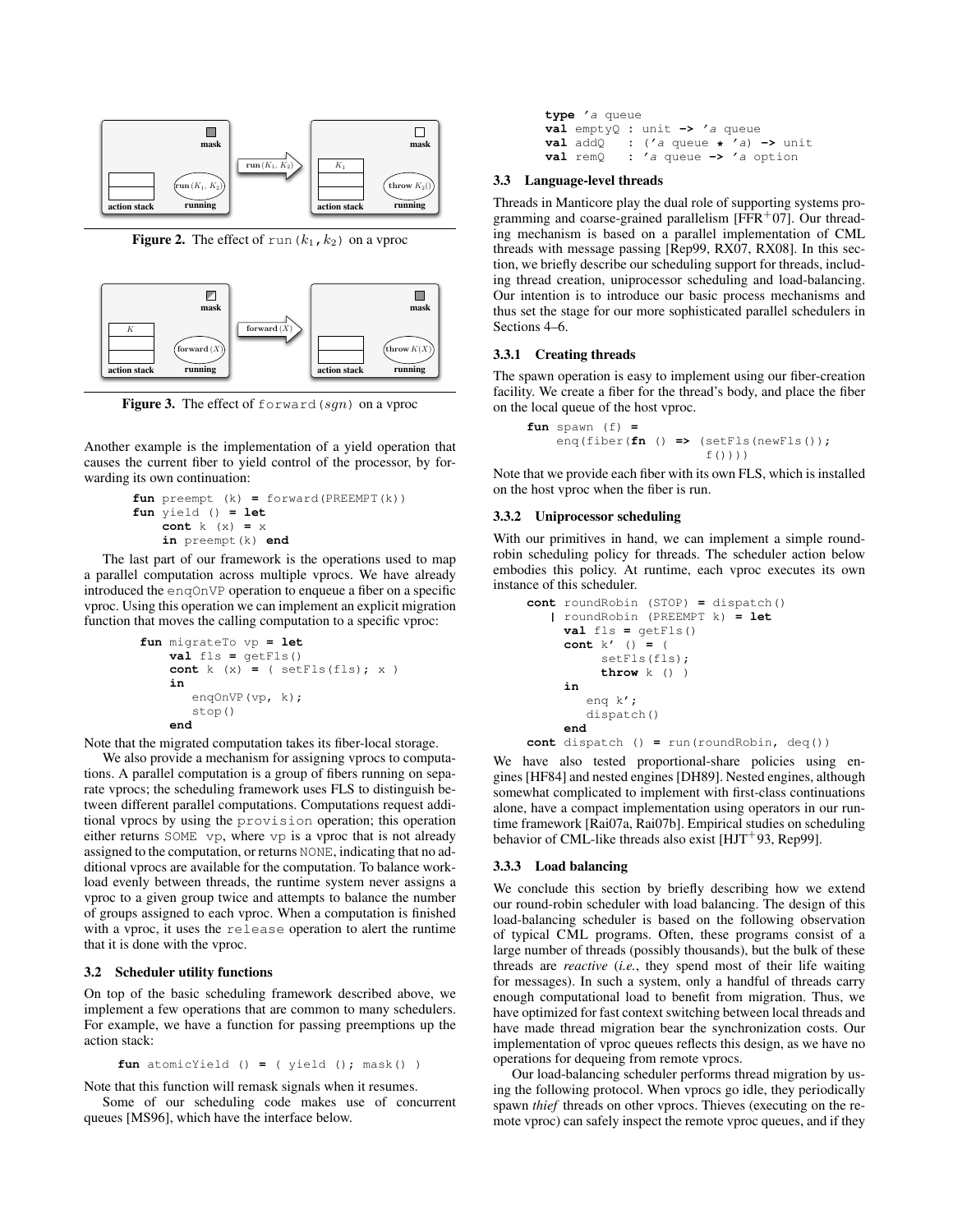observe sufficient load, then they can migrate threads back to the idle vproc. One complication of this protocol, of course, is that if we are not careful, thieves could end up migrating other thieves! We avoid this situation, and similar situations that arise with our schedulers for implicit parallelism, by pinning a thread to a processor. We use fiber-local storage to mark a thread as pinned.

Although we have not performed an empirical evaluation of this scheduler, we have benefited by testing it on synthetic workloads. Since it makes extensive use of our scheduling operations, the scheduler has proved to be a good stress test for the compiler and runtime code. In the future, we plan to incorporate ideas from the growing body of research on OS-level scheduling for multicore processors into our thread-scheduling approach [Fed07].

# 4. Gang scheduling

In this section, we describe a simple scheduler for data parallelism that is based on futures [Hal84] with gang scheduling. Owing to space limitations, we do not cover our data-parallel array structure — including how arrays are translated into runtime primitives but instead point the reader to Shaw's Master's paper [Sha07] and a companion paper appearing in these proceedings [FRRS08]. One important aspect, worth mentioning here, however, is that our dataparallel arrays have a specialized tree representation that limits the available parallelism, which in turn, sufficiently coarsens the granularity of the computation so that sophisticated balancing is not necessary. Therefore, we have opted for a simple gang scheduler until we gauge which techniques would be more effective.

For the purposes of our data-parallel arrays, we can use a restricted form of future [Hal84] that we call *one-touch futures*. By fixing the number of fibers touching a future to one, we can utilize a lighter-weight synchronization protocol than in the general case. As is common, our future cell, represented by the future1 type, contains the current state and the thunk for evaluating the future. We provide operations for creating a future and for obtaining the value of a future.

```
type 'a future1
val future1 : (unit -> 'a) -> 'a future1
val touch1 : 'a future1 -> 'a
```
There are only two opportunities for evaluating a future. If there is insufficient parallelism, then the fiber that originally created the future touches (and evaluates) it using the touch1 function. Otherwise, an instance of the gang scheduler steals the future using the future1StealAndEval function, which evaluates it in parallel.

```
val future1StealAndEval : 'a future1 -> unit
```
The primary difference between touching and stealing a future is that the former blocks if the future is being evaluated (after having been stolen), while the latter is a nop if the future is being evaluated (after having been touched). We elide further discussion of the synchronization protocol, as it is mostly straightforward and irrelevant to our scheduling code.

The entry point for our gang scheduler is the future1 operation. As can be seen below, it initializes the future cell and adds it to the scheduler's ready queue.

```
fun future1 (thunk) = let
      val fut = newFuture1Cell(thunk)
      in
        addQ (getReadyQueue(),
          fiber (fn () => future1StealAndEval(fut)));
        fut
      end
```
Notice that what we have put on the ready queue is actually a *suspended fiber* for evaluating the future. As we build more advanced

```
fun futuresScheduler () = let
    val gq = initGangQueue()
   val fls = getFls()
   cont gsAction (sgn) = let
         cont dispatch () = (case remQ(gq)
               of NONE => (
                  atomicYield();
                  throw dispatch () )
                | SOME k => (
                  setFls(fls);
                  run(gsAction, k) )
              (* end case *)in
           case sgn
            of STOP => throw dispatch ()
             | PREEMPT k => (
               addQ(gq, k);atomicYield();
               throw dispatch () )
           (* end case *)end
    in
       schedulerStartup(gsAction);
       gq
    end
```
Figure 4. The gang scheduler.

scheduling features, the advantage of using this uniform representation will become clear. The operation for getting the ready queue is shown the code below; it returns the queue by querying FLS.

```
fun getReadyQueue () = (
   case !(getFromFls(getFls(), tag(futRdyQ)))
     of NONE => futuresScheduler()
      | SOME gq => gq
    (* end case *))
```
If the queue is not available, then the scheduler needs to be initialized.

Figure 4 shows our initialization and scheduling code, which follows the gang policy. Workers obtain work from the single, shared queue gq. The scheduler action gsAction embodies a parallel instance of our gang scheduler. This action loops indefinitely, stealing futures from the ready queue. When none are available, the scheduler yields to its parent scheduler, thus giving other schedulers a chance to run. Similarly, when the evaluation of a stolen future is preempted, the gang scheduler returns the in-progress future evaluation to the ready queue (to be stolen by another instance of the scheduler) and yields to its parent scheduler.

Related work on supporting data-parallel arrays in the Data Parallel Haskell, however, has noted deficiencies of the gang policy. Specifically, on NUMA machines, poor data locality can become an issue, degrading performance for memory-intensive computations  $[CLP<sup>+</sup>07]$ .

The only remaining piece of this implementation is the code responsible for initializing the scheduler on some collection of vprocs. This operation is important for heterogeneous programs, as deciding how many vprocs should be available to a scheduler affects other running schedulers. Many alternatives are available, including a wide variety of job scheduling techniques [Fei94]. We have prototyped a job scheduler for our framework, but have yet to evaluate its performance. We expect that finding efficient and reliable job scheduling policies will be a significant focus of our future work. In our current implementation, however, this function just spawns the given scheduler on all vprocs in the system.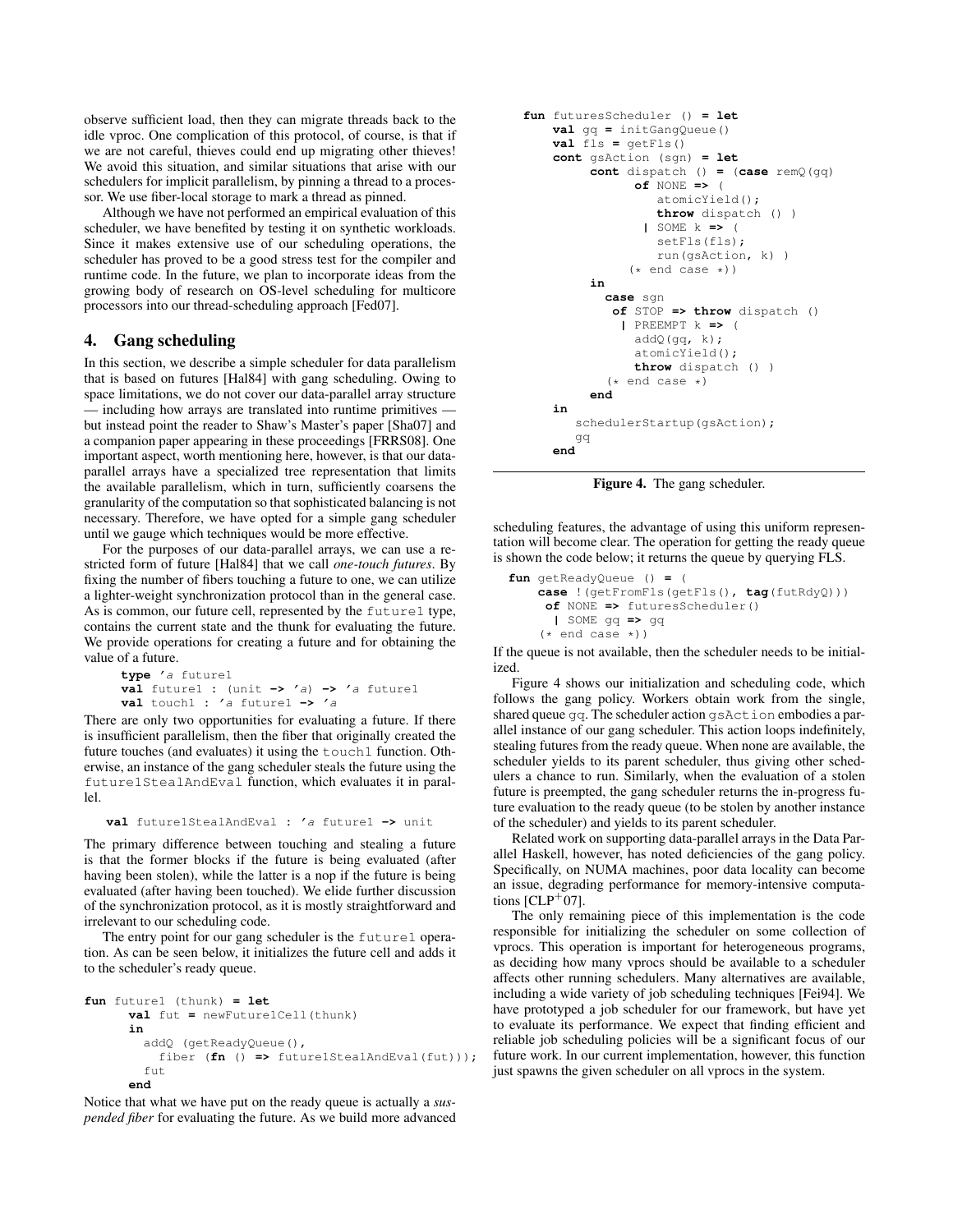# 5. Work stealing

Work stealing is a scheduling policy that has proven effective for a wide range of computations and has been a key component of several parallel systems [BS81, Hal84, MKH90, CHRR95, FLR98]. In addition to performing well empirically, work stealing enjoys a solid theoretical basis [BL99]. Recent languages that support work stealing, such as Cilk and JCilk, have benefited from using this theory to guide their major design choices [FLR98, DLL06]. In this section, we describe a work-stealing scheduler using our framework, which, like Cilk and JCilk, is informed by the theory.

We begin by describing how work stealing computations are expressed in the Manticore language. The classic tree-add example below marks the left recursive call as a parallel computation.

```
fun treeAdd LF = 0
  | treeAdd (ND (x, t1, t2)) = let
    pval l = treeAdd t1
    val r = treeAdd t2
    in
       l + r + x
    end
```
The left call is evaluated locally, but it's continuation (the right recursive call and body) are placed on the work-stealing queue. The **pval** keyword can be read as specifying a *parallel* binding.<sup>3</sup> Because of the high degree of potential parallelism in tree add, finding an efficient schedule hinges on finding a coarse distribution of the computation among the processors. Unsurprisingly, the same rule applies for other more realistic algorithms.

The work-stealing algorithm finds such efficient schedules dynamically. The algorithm operates as follows. Each processor owns a doubly-ended queue, or *deque*, of fibers. Each of these deques has head and tail pointers. A processor pushes and pops fibers from the tail of its deque in the same way that a C program pushes and pops frames from its stack. When a processor runs out of work, it picks another processor's deque uniformly at random and attempts to steal from the head of that deque. These workers are called the *thief* and the *victim* respectively.

The theory behind work stealing is based on abstract measures of *work*, which is the time necessary to evaluate a computation sequentially, and *depth*, which is the time to evaluate a computation on an infinite number of processors. Implications of this theory have led Frigo *et al.* to propose the *work-first principle*, which states that one should seek to minimize scheduling overheads placed on the work of a computation [FLR98]. Furthermore, scheduling overheads placed on the depth of a computation, which become manifest as overheads of steals, are less important. Inspired by this principle is a compiler transformation that splits a computation into a sequential fast path and a parallel slow path. The computation spends most of its time in the fast path, and switches to the slow path only when a steal occurs. Also inspired by this principle is a light-weight synchronization protocol for deques, which transfers most of the synchronization cost to remote accesses.

We now describe our implementation of work stealing, which incorporates the aforementioned ideas from Cilk-5. We first describe our scheduling primitives and then show our compiler transformation that elaborates **pval**s into these primitives. Below are operations for pushing and popping from the local deque. As with future1, our wsPush operation is responsible for initializing the scheduler. For our purposes, the pop operation only needs to return a boolean to indicate whether the deque is empty.

```
val wsPush : fiber -> unit
val wsPop : unit -> bool
```
Our synchronization primitives are ivars [ANP89] specialized for our scheduler. In particular, the put operation unblocks waiting processes by putting them on the local deque.

```
type 'a ws_ivar
val wsIVar : unit -> 'a ws_ivar
val wsIGet : 'a ws_ivar -> 'a
val wsIPut : ('a ws_ivar * 'a) -> unit
```
Our underlying deque implementation consists of the operations below.

```
type 'a deque
val makeDeque : unit -> 'a deque
val pushTl : ('a deque * 'a) -> unit
val popTl : 'a deque -> 'a option
val popHd : 'a deque -> 'a option
```
Our implementation follows the light-weight synchronization protocol outlined in the Cilk-5 implementation [FLR98].

The interesting part of our scheduling code is the steal operation, which attempts to steal from another worker. By temporarily yielding before the steal attempt, our scheduler can evenly distribute load among other schedulers. This technique has been shown to perform well in multiprogrammed workloads both theoretically and empirically [ABP98, BP98]. The remainder of the steal operation is as described earlier; the thief worker picks a victim at random, and attempts to steal a fiber off the victim's deque.

```
cont steal () = (
    atomicYield();
    case popHd(Array.sub(workerDeques,
                         randInt(rand)))
      of NONE => throw steal ()
      | SOME k => throw dispatch k
    (* end case*))
```
As with the gang scheduler, we use a scheduler action to embody parallel instances of the workers. The scheduler handles fiber termination by trying to pop from the local deque. If nothing is available, the scheduler attempts to steal. The scheduler handles preemptions by putting the currently evaluating fiber back on the local queue and yielding temporarily. This process allows other workers to steal the fiber during the preemption and is similar to the *mugging* protocol described by Blumofe et. al. [BLS98].

Figure 5 shows the translation from pvals into our runtime primitives. This translation is straightforward; we describe it here, however, to set the stage for our treatment of exceptions and cancelation in Section 6. The majority of our translation deals with splitting the let expression into its fast and slow paths. To construct these paths, we move the body of the let into the fresh function bodyFn. The parameter of this function is a place holder for x.

The translated computation pushes the fiber for the slow path onto the local deque, evaluates  $e_1$ , and then determines if it can take the fast path. Due to the nature of the work-stealing algorithm, we know that the body has been stolen if and only if the deque is empty. Therefore, a successful pop operation enables the fast path. If the computation takes the fast path, the original fiber can evaluate the body sequentially. Otherwise, the original fiber must seed the ivar and terminate so that the stolen slow path can take over.

# 6. Exceptions and process cancellation

In Manticore, exceptions follow a *sequential semantics*, which means that for a given expression, exceptions are handled in the order of sequential evaluation. Consider the example below, where the two subexpressions raise different exceptions.

<sup>3</sup> Note that the implementation of **pval** that we describe in this paper differs from the version that it is used in the standard Manticore implementation [FFR+07, FRRS08]. We are "hijacking" the syntax to make it easy to experiment with different scheduler frameworks, but the standard implementation uses the gang scheduler described in the previous section.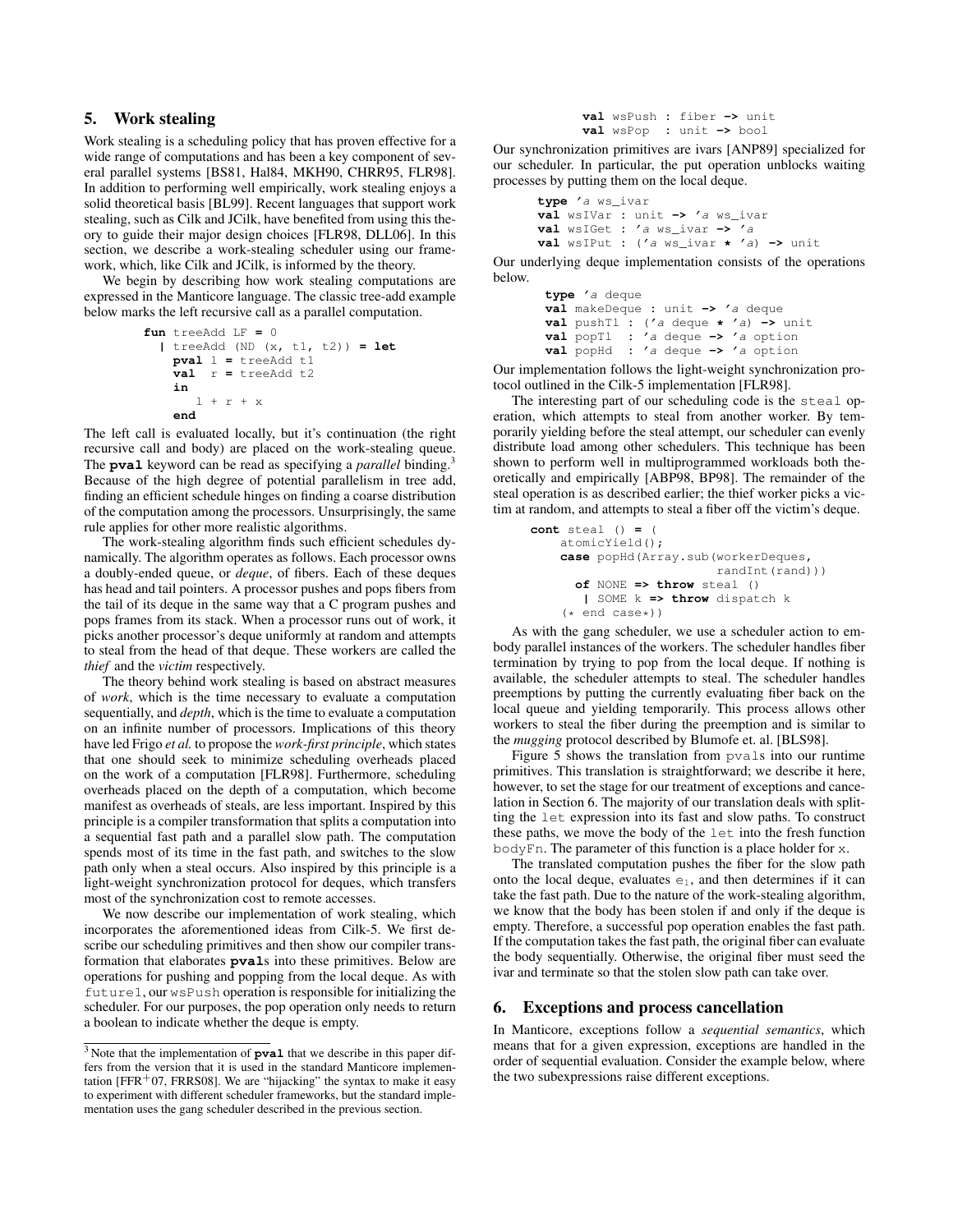```
\begin{bmatrix} \text{let } \text{pval} \times = e_1 \text{ in } e_2 \text{ end} \end{bmatrix}=⇒
let
val iv = wslVar()fun bodyFn (selFn) = [e_2(x \mapsto \text{selfn})]cont slowPathK () = bodyFn(fn () => wsIGet(iv))
val = wsPush(slowPathK);val x = \begin{bmatrix} e_1 \end{bmatrix}in
  if (wsPop())
     then bodyFn(fn () \Rightarrow x) (* fast path *)
     else ( wsIPut(iv, x); stop() )
end
```
**Figure 5.** The translation  $\llbracket e \rrbracket$  from **pval**s to our runtime primitives. We give the interesting case here; the other cases apply structurally in the obvious manner.

```
let pval x = raise Foo
in
  raise Bar
end handle Foo => ... (* handled Foo *)
         | Bar => ... (* impossible *)
```
Since the subexpressions can be evaluated in parallel, either of the exceptions could be raised first. Our sequential semantics, however, requires that Foo is always handled instead of Bar. Data-parallel arrays also follow a sequential semantics, although supporting this behavior is trickier than for **pval**s and is studied in detail in Shaw's Master's paper [Sha07] and a companion paper appearing in these proceedings [FRRS08].

Despite this rigid ordering for handling exceptions, a significant optimization is still possible. Once an exception has reached its handler, we can often free up the resources of unnecessary parallel computations. For example, once Foo is handled, the computation of  $f($ ) can safely be discarded.

```
let pval x = raise Foo
in
  f()end handle Foo => ... (* handled Foo *)
```
Likewise, any subcomputations that  $f($ ) spawns can be discarded. In our scheduling framework, we call this optimization *process cancellation*. The next two sections focus on building process cancellation into our framework.

Supporting multiple scheduling disciplines, as we do in our framework, makes process cancellation trickier to implement. Consider the example below, where two schedulers are running at once, the work-stealing scheduler for the **pval** and the gang scheduler for the parallel tuple.

```
let pval x = raise Foo
in
  (| f x, g x |)
end handle Foo => ... (* handled Foo *)
```
After handling Foo, we can safely cancel the body of the **pval**, including the subcomputation for g, which might be evaluating in parallel with the body.

In order to fully support this cancellation semantics, we require that computations perform two jobs. They track parent-child relationships for spawned processes, including those processes spawned on other schedulers, so that cancellations can be passed to all subcomputations. They also poll for cancellation signals. Duplicating this code for each scheduler is not modular, and can result in unnecessary use of shared state for passing cancellation signals.

In the next section, we describe a mechanism for adding cancellation to our framework. Our goals for this mechanism are threefold.

- 1. It should be flexible enough to work with a variety of scheduling disciplines, yet should be modular.
- 2. Adding or removing cancellation support into a scheduler should be trivial. This goal is important, since sometimes compiler analysis can determine when cancellation is unnecessary. As shown in Section 7, avoiding cancellation overheads can be beneficial.
- 3. If, however, a parallel expression needs cancellation, we still want the overhead to be reasonably small. Our evaluation in Section 7 shows that our mechanism meets this goal.

### 6.1 Cancelable fibers

Since fibers are our most basic form of process, we start by building a mechanism for making them cancelable. A cancelable is a communication channel for canceling fibers. Our representation includes a flag for whether the fiber has been canceled, a flag for whether the fiber is running, pointers to the child cancelable, and a pointer to the parent cancelable. These parent-child pointers play a similar role to *try trees* in JCilk [DLL06].

```
datatype cancelable = CANCELABLE of {
    canceled : bool ref,
    inactive : bool ref,
    children : cancelable list ref,
    parent : cancelable option
  }
```
Below are operations for creating cancelables, for canceling them and for making fibers cancelable.

```
val makeCancelable : unit -> cancelable
val cancel : cancelable -> unit
val cancelWrapper :
          (cancelable * fiber) -> fiber
```
The cancel operation is synchronous; it waits for its canceled processes and their children to terminate if they are running. Using these functions, we can put fiber cancellation to work. The example program below initiates a long-lived parallel computation and then abruptly cancels the computation, along with any fibers that it spawned in the meantime.

```
let
val k = \text{fiber}(fn) \implies \text{largeComputation}()val c = makeCancelable()
val cancelableK = cancelWrapper(c, k)
in
  engOnVP(vproc, cancelableK);
  cancel(c)
end
```
Notice that this example is independent of any other scheduling code.

The interesting part of our implementation, specifically how we handle polling, is shown in Figure 6. We use the scheduler action, wrapper, to wrap around the fiber and to poll for cancellation. This scheduler is present on the action stack whenever the fiber is evaluating. When either running or stopping the wrapped fiber, the scheduler updates the state properly. The set Inactive function sets the currently running cancelable to the parent cancelable and marks the fiber as inactive. The setActive function sets the current cancelable to the given cancelable and marks the fiber as active.

To track parent-child relationships for fibers, we maintain a pointer to the running cancelable in FLS. When calling make-Cancelable, we obtain this pointer and update its children list appropriately.

Our cancel operator waits for all of its in-flight, canceled fibers to terminate. Our experience is that this synchronous semantics cuts down on the total time to unload the system. Our protocol is as follows. First, we set the cancelable to true and then wait for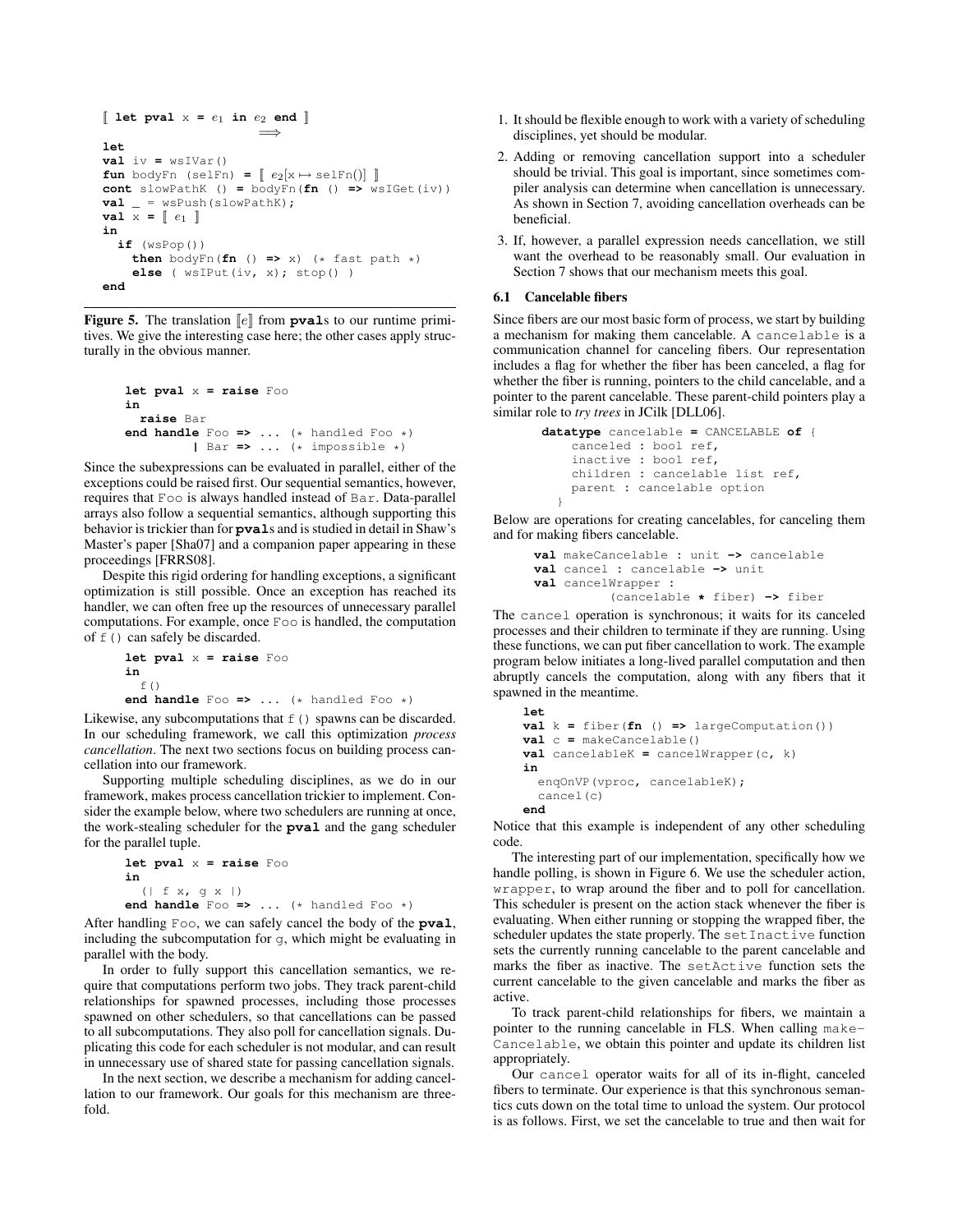```
fun cancelWrapper (c, k) = let
     val CANCELABLE{canceled, ...} = c
      fun terminate () = (setInactive(c); stop())
      fun dispatch (wrapper, k) = if (!canceled)
          then terminate()
          else ( setActive(c);
                 run (wrapper, k) )
      cont wrapper (sgn) = (case sgn
              of STOP => terminate()
               | PREEMPT k => (
                 setInactive(c);
                 atomicYield();
                 dispatch(wrapper, k) )
             (* end case *))
      in
        fiber(fn () => (mask();
                        dispatch(wrapper, k)))
      end
```
Figure 6. Cancel wrapper.

the cancelable to become inactive. Once inactive and canceled, we know that the cancelable's children list can no longer change. We then mark the pointer to the children with an empty list and repeat the protocol for all the children.

### 6.2 Scheduler support

We can add cancellation support to a scheduler by modifying existing code in the three places listed below. The first two of these modifications justify why we structure all of our schedulers to operate on fibers. This design enables the first goal for our cancellation mechanism (namely, that cancellation is modular in the sense that scheduler implementations are able to share common features and code).

- 1. When spawning, the scheduler wraps the new fiber in a cancelable.
- 2. When blocking, the scheduler must always re-wrap the resumption fiber.
- 3. Slightly more subtle, any wrapped fiber must terminate its computation by calling stop(). Failing to do so could lead to an unlimited growth of cancel wrappers on the action stack.

In the remainder of this section, we show how to apply these rules to extend our work-stealing scheduler with exceptions. As the process is slightly more involved, we do not describe exceptions for data-parallel arrays, but just assume that they use our cancellation mechanism.

Figure 7 shows our translation of **pval**s, now extended to support our sequential semantics for exceptions. We make modification (1) by wrapping the body before putting it on the work-stealing queue. We make modification (2) by changing the ivar-get operation. This operation differs from in the original only in that it rewraps the return continuation before blocking on the ivar.

```
val wsIGet : ('a ws_ivar * cancelable) -> 'a
```
We make modification (3) by changing the bodyK fiber. Instead of returning directly to the outer context, this fiber puts the rest of the computation on the queue and then stops, thus cleaning the cancel wrapper off the action stack.

Our translation supports exceptions as follows. If an exception is raised in  $e_2$ , the computation forces  $e_1$  to evaluate. Doing so either blocks on the ivar forever or eventually returns. The former case indicates that  $e_1$  has raised an exception on the original processor. Note that in this case, the garbage collector can reclaim the space for the stolen evaluation of  $e_2$  when it reclaims the ivar. In the latter case, we know that  $e_1$  has finished evaluating, so it is safe

```
\begin{bmatrix} \text{let } \text{pval} \times = e_1 \text{ in } e_2 \text{ end} \end{bmatrix}=⇒
let
val iv = iVar()val bodyC = makeCancelable()
fun bodyFn (selFn) =
           ([e_2[x \mapsto \text{selfn}()]]
             handle exn => ( selFn(); raise exn )
cont slowPathK () = let
      cont retK () =
           bodyFn(fn () => wsIGet(iv, bodyC))
      in
         wsPush(retK);
         stop()
      end
val _ = wsPush(cancelWrapper(bodyC, slowPathK));
val x = [e_1]handle exn => ( cancel(bodyC);
                              raise exn )
in
  if (wsPop())
    then bodyFn(fn () \Rightarrow x) (* fast path *)
    else ( wsIPut(iv, x); stop() )
end
```
**Figure 7.** The translation  $\llbracket e \rrbracket$  from **pval**s to our runtime primitives. We only give the interesting case here; he other cases apply structurally in the obvious manner.

to re-raise the exception. If an exception is raised in  $e_1$ , we cancel the body computation and re-raise the exception.

### 6.3 Returning to the example

Using our cancelation mechanism, it is easy to describe how we can handle our motivating example in which an cancelation passes through multiple schedulers.

```
let pval x = raise Foo
in
  (| f x, g x |)
end handle Foo => ... (* handled Foo *)
```
After Foo is raised, our translation for the **pval** binding guarantees that we cancel the body computation:

(| f x, g x |)

By canceling the body, we also implicitly cancel the computation for  $g \times$  (supposing that it is evaluating in parallel), and have thus achieved our goal.

### 6.4 Parallel-or

Our final parallel mechanism is the *parallel or* combinator defined by Osborne [Osb90]. This combinator has the following type:

**val** por **:** ((unit **->** 'a option) **\*** (unit **->** 'a option)) **->** 'a option

Osbourne gives five requirements for evaluating the expression pOr $(f_1, f_2)$ :

- 1. create a thread to evaluate each  $f_i$  in parallel;
- 2. return the first SOME  $(v)$  value;
- 3. return NONE if both  $f_i$  evaluate to NONE;
- 4. cancel useless computations after the first  $SOME (v)$  value is returned;
- 5. schedule the allocation of the resources to the computations and their descendants to minimize the expected time to return a result.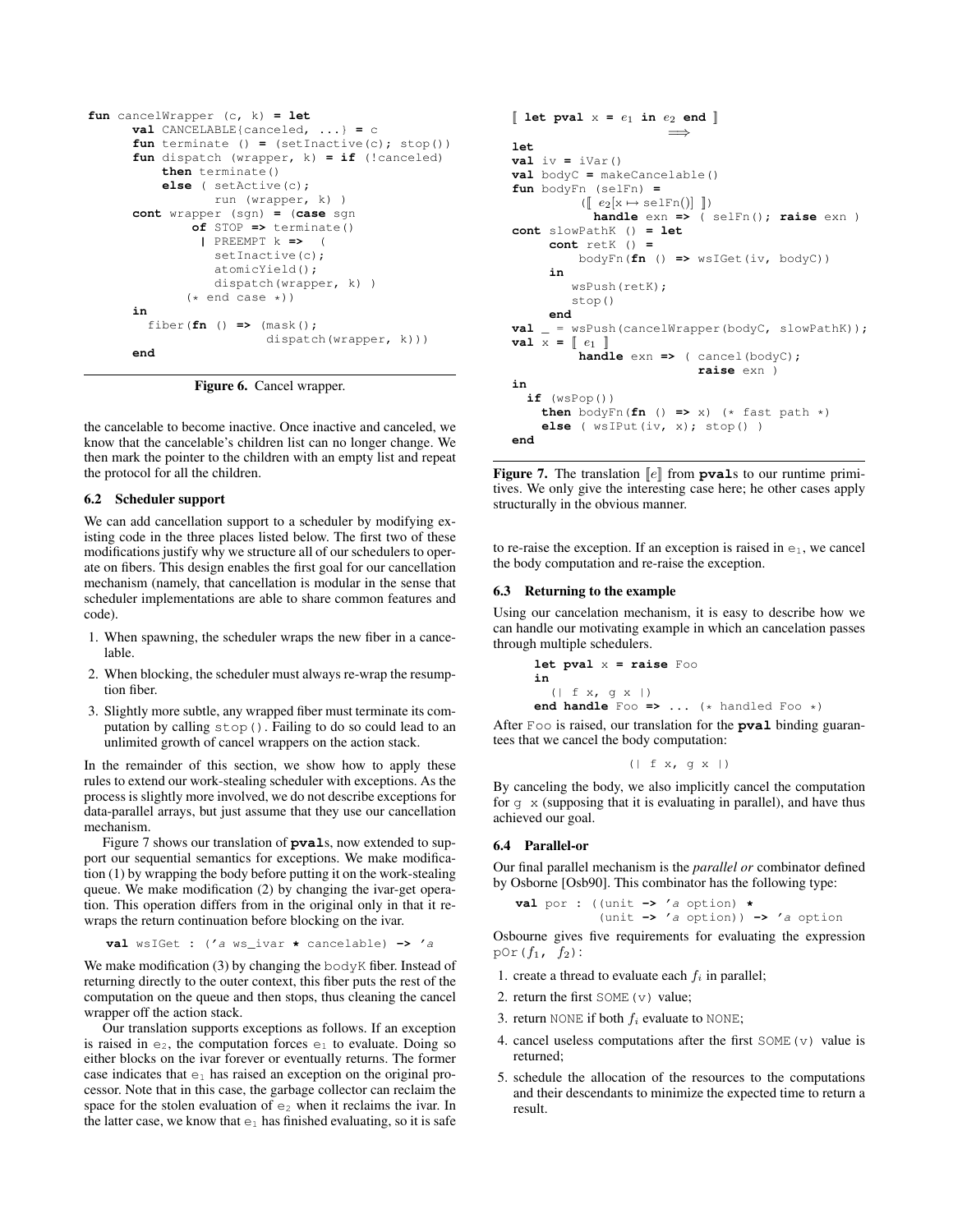```
fun porBody (f1, f2, retK) = let
    val {markFull, markEmpty} = porCell()
    fun return (vOpt) = (
        wsPush(fiber(fn () => throw retK vOpt));
        stop() )
    fun handlerK (sibling, f) = fiber(fn () =>
        case f()
         of SOME v => ( markFull();
                        cancel(sibling);
                        return(SOME v) )
          | NONE => ( markEmpty();
                      return(NONE) )
        (* end case *))
   val c1 = makeCancelable()
    val c2 = makeCancelable()
   in
       wsPush(cancelWrapper(c2, handlerK(c1, f2)));
       throw (cancelWrapper(c1, handlerK(c2, f1))) ()
    end
```
Figure 8. Parallel-or internals

In this section, we describe our implementation, which meets Osbourne's five requirements. By utilizing our work-stealing scheduler and our cancelation mechanism, our job here is easy. Parallel or initiates by capturing the return continuation and then evaluating body of the computation.

```
\n
$$
\text{fun por (f1, f2) = \text{let}\n \quad \text{cont retK (x) = x}\n \quad \text{in}\n \quad \text{porBody(f1, f2, retK)}
$$
\n $\text{end}$ \n
```

The function shown in Figure 8 contains the remainder of the implementation. First this function allocates a parallel-or cell that tracks the state of the computation. The cell contains two operations: markEmpty, which records that a NONE has been computed and finishes the calling thread, and markFull, which records that a value has been computed and terminates the second fiber to call it. These functions use atomic compare-and-swap operations on a reference cell that records the current state of the computation. If a computation returns a SOME  $(v)$  value, it cancels its sibling fiber, and then resumes the outer continuation retK.

# 7. Evaluation

The system described in this paper is implemented and we have conducted some preliminary experiments to test its performance. Our test machine has four dual-core AMD Opteron 870 processors running at 2GHz. Each core has a 1Mb L2 cache. The system has 8Gb of RAM and is running Debian Linux (kernel version 2.6.18- 6-amd64).

Figure 9 shows the speedup curves for four standard parallel benchmarks and Table 1 shows our performance measurements for these benchmarks plus one synthetic benchmark that we use to measure overheads. We ran each benchmark five times and report the average time; in all cases the standard deviation was less than 1%. The raytracer benchmark uses nested-data-parallelism to compute its image in parallel and was run with the gang scheduler. The other four benchmarks use our pval binding mechanism to express the parallelism and were run using the work-stealing scheduler without cancellation. The first three of these are standard parallel benchmarks, while the fib program is a synthetic benchmark used to measure the overheads of the work-stealing implementation. For each benchmark, we report the following numbers:



Figure 9. Speedups over the sequential version of several benchmarks.

- $T_{seq}$ , which is the time to run a sequential version of the benchmark compiled with the Manticore compiler, but without any overhead to support parallel execution.<sup>4</sup>
- $T_1$ , which is the time to run the parallel version on a single processor.
- $T_8$ , which is the time to run the parallel version on 8-processors.
- $c_1 = T_1/T_{\text{seq}}$ , which is a measure of the constant parallelism overhead.
- $T_1/T_8$ , which is the speedup on 8-processors relative to  $T_1$ .
- $T_{seq}/T_8$ , which is the speedup on 8-processors relative to  $T_{seq}$ .

These numbers show good scalability on several non-synthetic loads. While such a result is not surprising, it demonstrates that our system can effectively deliver parallel speedups on parallel hardware. We discuss the specific benchmarks in more detail below and then present some measurements of the cancellation mechanism in Section 7.4.

### 7.1 Gang scheduling

The raytracer benchmark is a program translated from Id90 [Nik91], which renders a scene of 10 spheres as an  $1024 \times 1024$ -pixel image. Each pixel is computed in a separate entry of a data parallel array. This program is a brute-force implementation and does not use any spatial data structures. The results show that our example scales well out to 8 processors. Furthermore, the scheduling overhead is close to 1, which suggests that our scheduler implementation is reasonably efficient.

### 7.2 Work stealing

The Barnes-Hut benchmark is a classic N-body problem solver, which works by first constructing a quadtree (or octree) and then using that data-structure to compute the gravitational force on the bodies in the system. Our particular version is a translation of a Haskell program. Its speedup on 8 processors is less than one might hope for, but we believe that this poor showing is because

<sup>&</sup>lt;sup>4</sup> It should be noted that our current implementation does little in the way of sequential optimization (*e.g.*, it does not flatten arguments to known functions) and thus our sequential performance tends to be significantly slower than optimizing SML compilers, such as SML/NJ and MLton.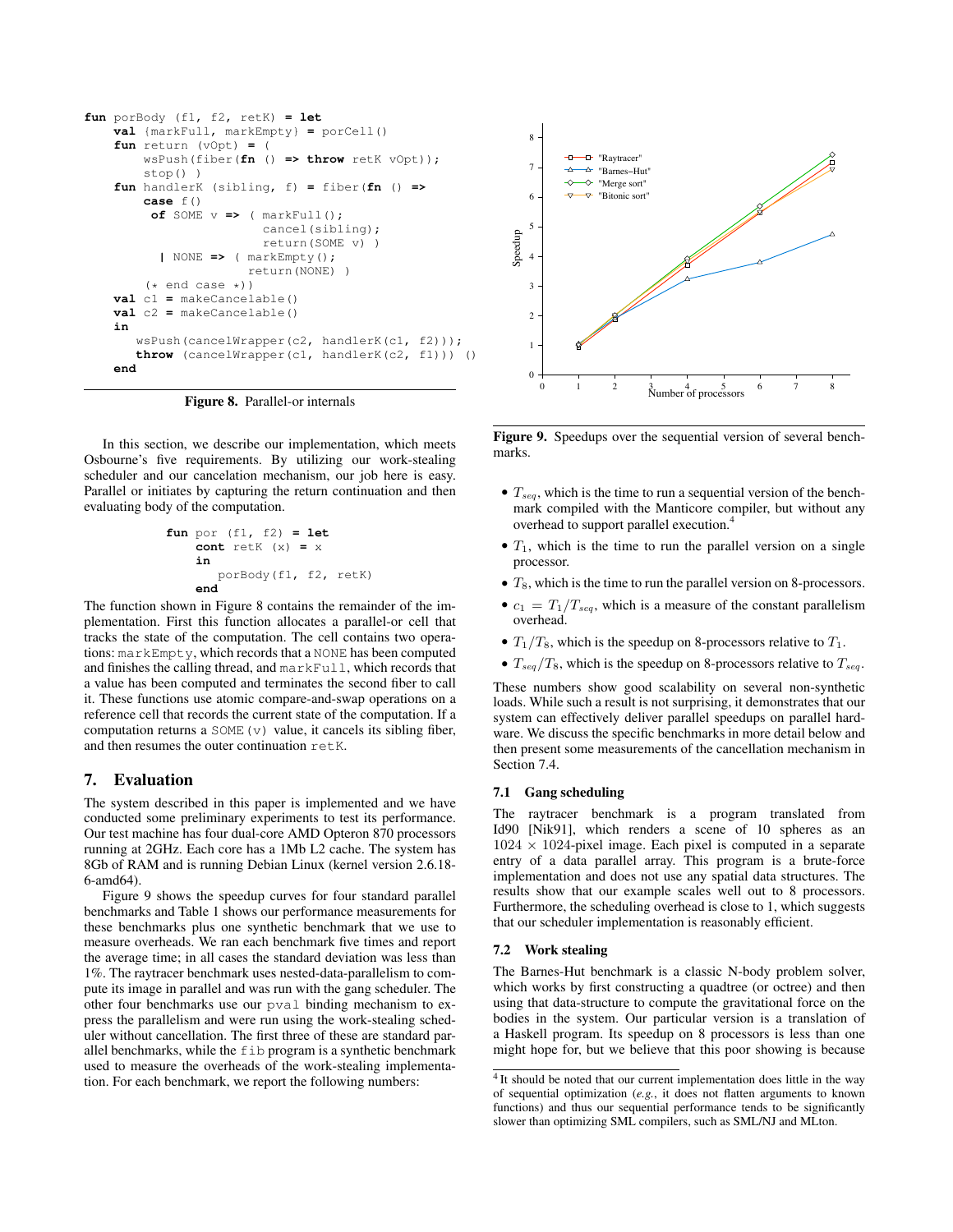Table 1. Sample benchmarks on one and eight processors.

|                         |                  | Times (seconds)  |        |       |                |           |               |
|-------------------------|------------------|------------------|--------|-------|----------------|-----------|---------------|
| <b>Benchmark</b>        | <b>Scheduler</b> | T<br>$\perp$ seq |        | $T_8$ | c <sub>1</sub> | $T_1/T_8$ | $T_{seq}/T_8$ |
| Raytracer (1024x1024)   | Gang scheduling  | 9.579            | 10.211 | 1.337 | 1.066          | 7.639     | 7.167         |
| Barnes Hut (30K)        | Work stealing    | 2.864            | 2.737  | 0.605 | 0.955          | 4.526     | 4.737         |
| Merge sort $(2^{18})$   | Work stealing    | 1.296            | 1.290  | 0.174 | 0.995          | 7.397     | 7.431         |
| Bitonic sort $(2^{18})$ | Work stealing    | 4.751            | 4.694  | 0.685 | 0.988          | 6.857     | 6.940         |
| Fib(29)                 | Work stealing    | 0.038            | 0.639  | 2.556 | 16.911         | 0.033     | 0.015         |

the tree-building phase is sequential in our implementation. Our measurements show that the force calculation, which is the part that we parallelize, achieves a better speedup of close to 7.

The two sorting benchmarks, however, achieve much better speedups. We believe that some of this speedup arises from the fact that garbage collection is parallel in our system. These programs have high allocation rates, since we use heap-allocated activation records and since our optimizer is not yet highly tuned. A high allocation rate means more frequent local garbage collections, which is work that is effectively parallelized by our implementation.

### 7.3 Work stealing overhead

The constant-work overheads for our non-synthetic benchmarks are nearly negligible, since in all cases there is sufficient computation to offset the cost of the spawns. The fractional constant overhead for Barnes Hut is a minor anomaly in our data. We believe that this result occurs for two reasons: the overhead for scheduling is negligible to begin with and the **pval** translation is having a synergistic effect with our optimizer. Such small work overheads would suggest that our implementation is faithful to the work-first principle but unfortunately our synthetic benchmark, fib, tells a different story. This synthetic load is the naïve, exponential version of the Fibonacci computation. Indeed, our work overhead of 17 for the fib benchmark is much larger than the value of 3.8 overhead measured for Cilk-5 [FLR98].

To understand this high overhead, we used the methodology of of Frigo *et al.* [FLR98] to isolate the main sources of overhead. We used the fib(29) benchmark as it contains little computation relative to the scheduling overhead. We ran a series of tests on a single processor with different parts of the work-stealing implementation included. The difference in execution time between these tests and the sequential time for  $fib(29)$  was used to quantify the individual overheads. We were able to isolate five components that account for 78% of the overhead (see Figure 10). These components are

- The object promotion that is necessary when pushing a fiber onto the local deque. This promotion is required to maintain our heap invariant, since fibers in the deque are visible to other vprocs, but it accounts for the majority of the overhead.
- The non-synchronization overhead associated with using ivars to hold values.
- The overhead of fiber-local-storage lookups.
- The overhead of maintaining stealable work.
- The overhead of using fibers to represent stealable work.

In addition, 22% of the overhead is unaccounted for.

The main implication of these numbers is that our overriding concern should be reducing the cost and number of promotions. One potential solution is to modify our garbage collection implementation to make a special case for our deques; this approach, however, seems *ad hoc* and tricky. Another is to use static analysis to detect when new objects are going to be promoted and allocate them directly in the global heap. Another more radical so-



**Figure 11.** Ratio of cancellation overhead  $(O<sub>c</sub>)$  to work-stealing overhead  $(O_{ws})$ .

lution would be switching to software polling [Fee93] to synchronize deque operations. This approach would make it possible to relegate promotions to successful steals, but would require sophisticated compiler analysis. The unanswered question is whether the overhead of software polling would undermine the benefits of eliminating the promotions. We expect, however, that as we implement to more realistic programs, reducing the amount of promotions will pay off, since doing so will keep data in the local heap and will reduce the frequency of global collections.

### 7.4 Cancellation and parallel or

The overhead of cancellation has particular significance for our evaluation. Recall that our cancellation mechanism makes heavy use of our action stack, so we expect that the cancellation overhead is partially indicative of the performance we can expect from the primitives of our scheduling operations run and forward. We used two benchmarks to measure the costs of cancellation.

The first test measures the relative cost of the bookkeeping needed to support cancellation, without any actual cancellation. For this test we used the fib(29) program, but included the cancellation support as described in Figure 7. The results are plotted in Figure 11, which shows the ratio of overhead for work-stealing with cancellation to the overhead of work-stealing without cancellation. These results show that cancellation incurs a factor of about 2.5 more overhead than simple work stealing, but that the overhead is independent of the number of processors.

The second test is the classic n-Queens benchmark ( $n = 20$  in our case) using parallel or to return the first successful search. Note that a breadth-first work decomposition will not give any speedup for this program on 8 processors, since every initial board position leads to a solution, but this program is useful for measuring the cost of canceling computations. Figure 12 shows the average time that it took to cancel the outstanding computations (*i.e.*, all of the fibers that were either running or in the deque waiting to be stolen). For this program the cancellation time is largely independent of the number of processors. We measured 20 runs each for 1, 2, 4, 6, and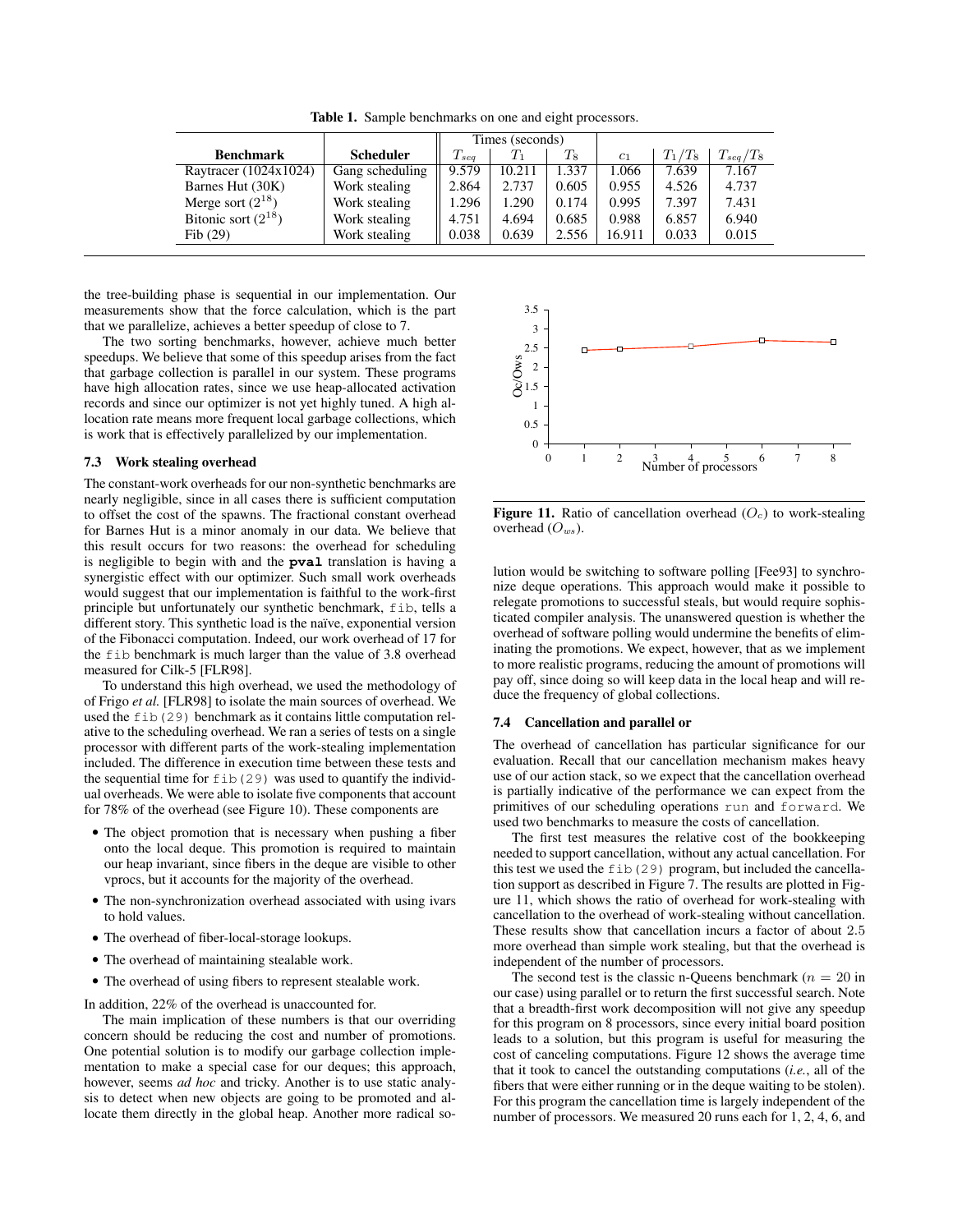

Figure 10. Breakdown of work-stealing overheads. We used  $fib(29)$  to obtain these numbers.



Figure 12. Cancellation time for n-Queens benchmark.



Figure 13. Time per canceled fiber.

8 processors. This plot also shows the standard deviation, which was small except for the case of six processors where two outliers skewed the results. We believe that these points are most likely a result of some OS-level scheduling decision. Similar anomalies have been reported for JCilk [DLL06], although on a different architecture and OS.

We also plotted the average time in milliseconds to cancel a computation in Figure 13. The graph shows that the cancellation phase is benefiting from parallelism.

These two experiments show that the overheads from supporting cancellation are not dependent on the number of processors, which suggests that cancellation will scale well when applied to more realistic workloads.

## 8. Related work

Our scheduler actions are inspired by Shivers' proposal for exposing hardware concurrency using continuations [Shi97]. We have extended Shivers' proposal to support nested scheduler actions and multiple processors.

The basic design of our scheduling framework was sketched in an earlier workshop paper [FRR<sup>+</sup>07], but this paper greatly expands and improves on that earlier work. The earlier paper only presented one example scheduler (a simple scheduler for dataparallel computation), whereas this paper presents several more substantial schedulers and an evaluation of the implementation. We have also extended our model to cancelation.

STING [JP92] is a parallel dialect of SCHEME that, like our runtime model, aims to support multiple parallel-language constructs in a unified framework. STING's three layers of process abstraction and more abstract mechanism for implementing scheduling policies contrasts with our approach, which favors minimal process abstractions and a unified infrastructure for implementing schedulers.

Recent work on the Glasgow Haskell Compiler (GHC) runtime is similar to our work [LMPT07]. It supports building modular libraries for concurrency and supports developing nested schedulers, although examples of such schedulers are not yet available in the literature. The GHC work also is intended for a lazy language and makes heavy use of transactional memory, whereas our work is intended for a strict language and uses lower-level concurrency primitives such as *compare-and-swap*.

The JCilk language [DLL06] extends Java with a combination of Cilk-based multithreading and linguistic exceptions. Similar to our approach, their exception semantics tries to mimic the sequential behavior of the host language. Unlike our system, they use the exception mechanism as the primary tool for speculative parallelism. Another difference is that we have endeavored to support cancelation in multiple schedulers, whereas JCilk specializes in work stealing.

# 9. Conclusion

We believe that in order to take advantage of manycore processors, general-purpose languages will need a mix of schedulers. Furthermore, we believe that in order to be sufficiently general, compilers and runtime systems for these languages will need the flexibility to experiment with scheduling code. We believe that this paper has taken an initial but significant step towards our these goals. This paper outlines the design and implementation of our scheduling framework in Sections 2 and 3. We provide evidence for the effectiveness of our framework in several steps. In Sections 4 and 5, we describe implementations of two schedulers. In Section 6, we present a general cancelation mechanism, which we use to extend our schedulers with speculative parallelism. Through our implementations, we have laid out a modular style for programming our scheduling and synchronization libraries; we believe this style will temper the complexity of our growing implementation, and ultimately hasten the maturity of our compiler. Finally, we have